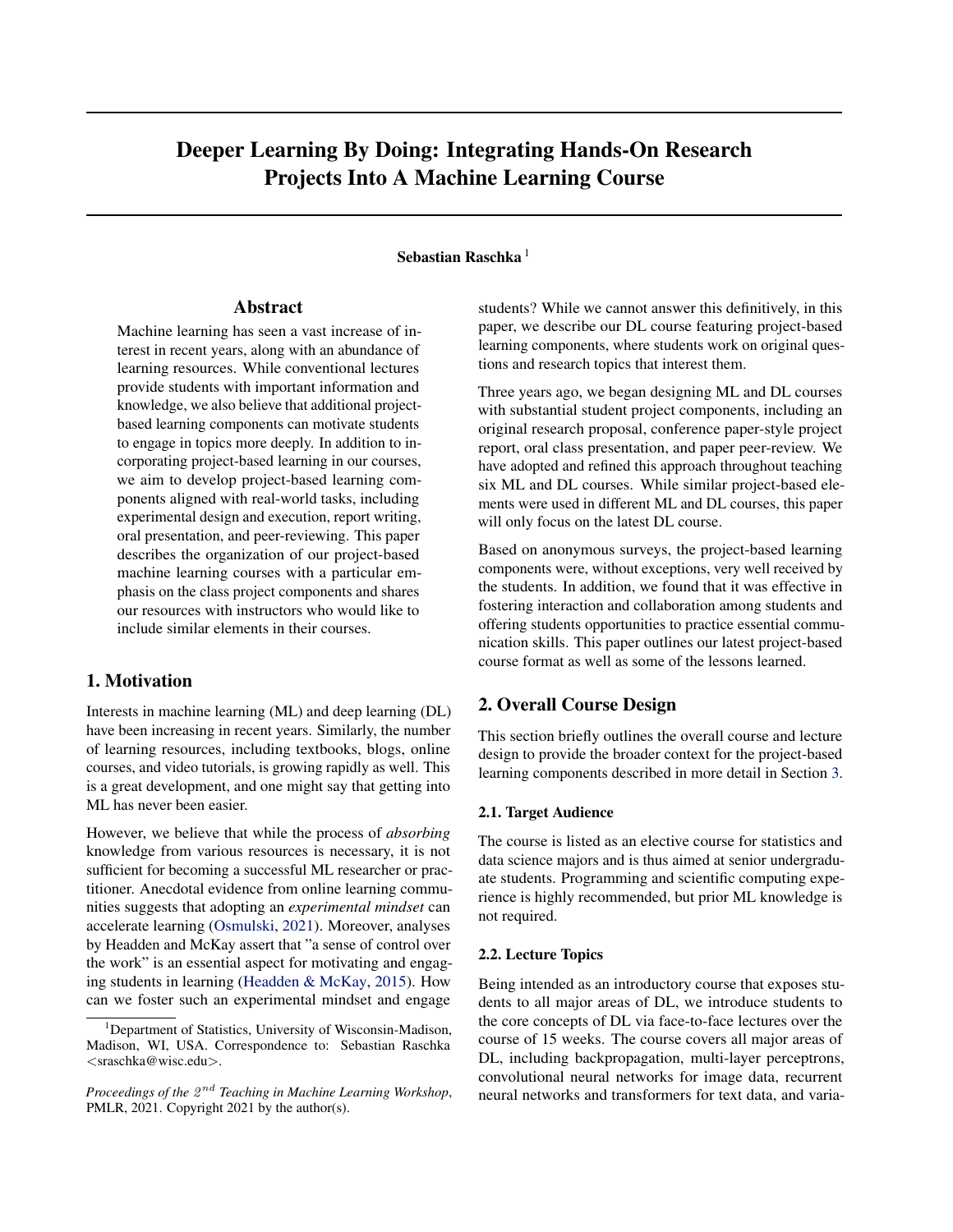<span id="page-1-0"></span>tional autoencoders and generative adversarial networks for generating image data.

We omit a detailed lecture topic list due to page limit constraints, but interested readers can find a list of lecture topics in our supplementary material<sup>1</sup>.

## 2.3. Implementing Algorithms from Scratch and Using Libraries

While the general DL topics and concepts are taught in a conventional lecture format, using a tablet to augment presentation slides with rich annotations, we prepare and discuss full code examples as demonstrations for each topic.

We agree with [Schiendorfer et al.](#page-4-0) [\(2021\)](#page-4-0) that it could be beneficial to expose students to "from scratch" implementations in addition to teaching how to use established libraries. These implementations have pedagogical value since they serve as an additional "language" (in addition to drawings and mathematics) to describe algorithms. In addition, being familiar with coding algorithms from scratch can help students with being able to implement and experiment with their ideas more readily.

However, implementing algorithms from scratch is both inefficient and error-prone. Hence, we believe that it is in the students' best interest to balance from-scratch implementations and using existing libraries. For example, after presenting students with the essential conceptual and mathematical details, we teach students how to implement a logistic regression classifier trained with stochastic gradient descent<sup>2</sup>. Then, we show students how the same can be achieved with PyTorch [\(Paszke et al.,](#page-4-0) [2019\)](#page-4-0) and its automatic differentiation capabilities<sup>3</sup>. We think that empowering students to implement algorithms from scratch but also showing more reliable and convenient tools motivates and demystifies the latter.

#### 2.4. Student Work and Evaluation

Besides attending the lectures, students are presented with weekly quizzes, homework (approximately every two weeks), a midterm exam, and the class project components, which will be detailed in Section 3. The project structure and timeline are summarized in Figure [1.](#page-2-0)

While it appears that students are presented with a substan-

```
1https://github.com/rasbt/
ecml-teaching-ml-2021/blob/main/
lecture-topics.md
  2https://github.com/rasbt/
ecml-teaching-ml-2021/blob/main/nbs/logreg_
from-scratch.ipynb
  3https://github.com/rasbt/
ecml-teaching-ml-2021/blob/main/nbs/logreg_
pytorch.ipynb
```
tial workload at first glance, the students reported that the workload in this course indeed presents an average course load for a three credit point course.

The weekly self-assessment quizzes are multiple-choice, multiple dropdown, numerical, and multiple answer style questions that test the students' current understanding of the course material. These quizzes constitute only a small percentage of the total grade but help incentivize students to keep up with the lecture material before and after the midterm exam. There is no final exam in this course as we found that it adds unnecessary stress when the students prepare the deliverables for the project-based components towards the end of the semester.

Through the homework assignments, students learn to implement and apply core concepts learned in the lectures. In contrast to the weekly quizzes, the homework assignments are coding-based. Since DL code can be very verbose and include a lot of boilerplate code, students are provided with skeleton code where they only need to fill in key parts. We encourage students to reuse lecture and homework code in their class projects.

## 3. Project-based Learning Components

Considering that ML is primarily a very applied field, we believe that ML courses can benefit from project-based learning components. In this regard, we designed a course with the class project as a major component, where the sum of its components constitutes half of the total grade. The individual components consist of (1) a project proposal, (2) a report, (3) an oral presentation, and (4) peer-review. Overall, this process aims to mimic the lifecycle of a real-world ML project from conception to completion.

## 3.1. Forming Project Groups

To provide students with sufficient time to work on their project proposals (Figure [1\)](#page-2-0), project groups should ideally be formed as soon as possible, within the first weeks of the semester. An added benefit of creating project groups early is that the project groups can also function as study groups.

In the absence of strong evidence in favor of a particular group size, we initially considered group sizes of 2-4 students. In a classroom of 72 students, we preferred sizes of 3-4 to reduce the total number of groups to improve instructor support and extend the per-group presentation time for the oral in-class presentations at the end of the semester. Furthermore, following advice from research into different group sizes [\(Apedoe et al.,](#page-4-0) [2012\)](#page-4-0), we took advice from teacher impressions suggesting that "Groups of 3 worked best." Upon request, we allow students to select their group partners and assign remaining slots randomly.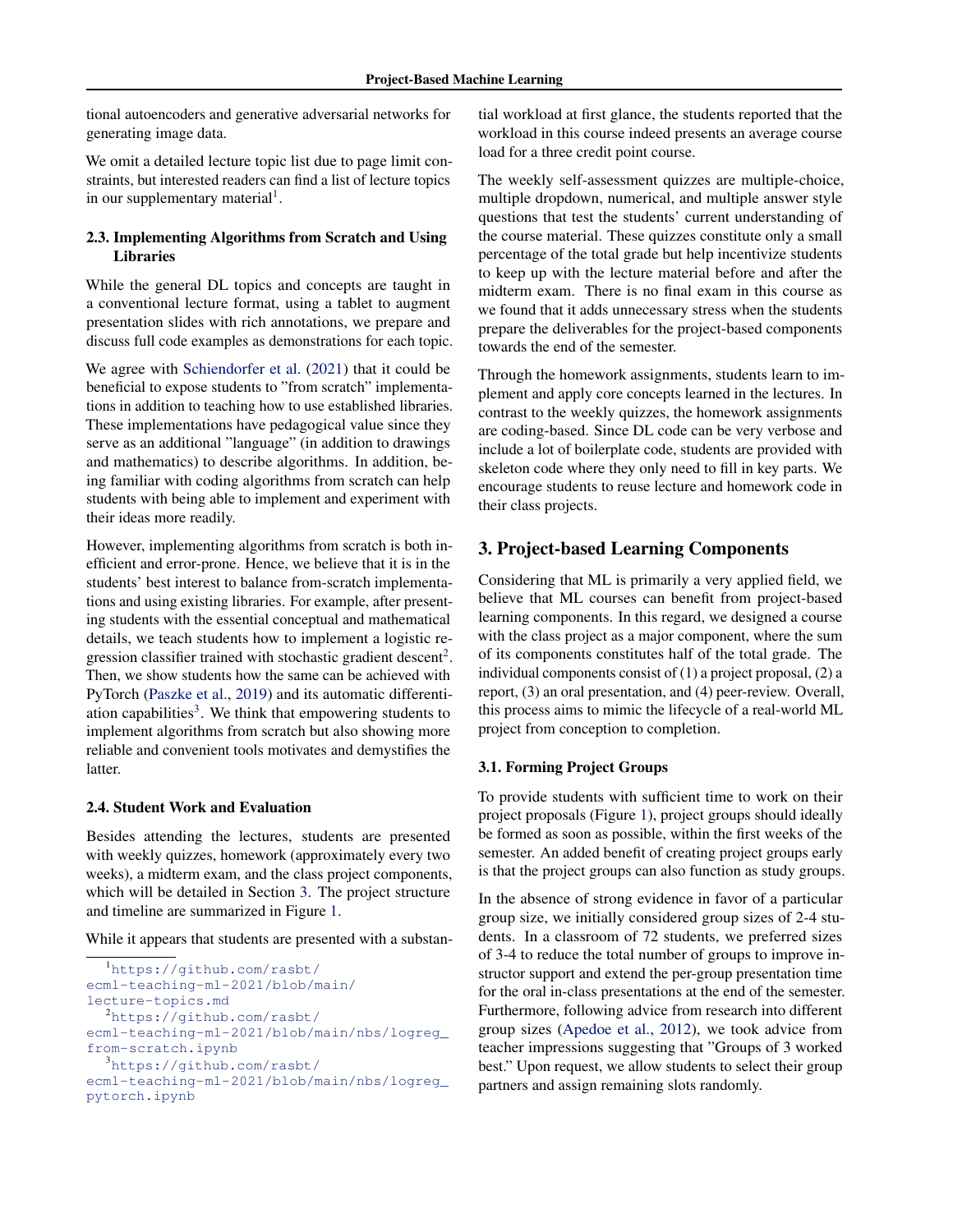<span id="page-2-0"></span>

Figure 1. Summary and timeline of the student deliverables throughout the semester.

#### 3.2. Project Proposal

The project proposal is a short 2-3 page document outlining the project plans. Students receive total points if all sections in the template<sup>4</sup> are completed because the proposal's main intention is to provide instructors with a formal outline of the student's plan for feedback. The proposal's due date is set to approximately 2-3 weeks after the project groups are formed such that students have enough time remaining in the semester to work on the project itself.

A particular challenge is that students are asked to propose a DL project without having been exposed to the breadth of topics covered in class. While this is unavoidable for practical reasons, we recommend sharing interesting and diverse examples and applications of DL with students early in the semester to help students to help with choosing the topic and defining the approximate scope. In addition, we found that providing examples of anonymized project proposals from previous semesters can make this task less daunting.

In retrospect, while some groups found the project conceptualization more challenging than others, we never encountered a case where students couldn't find a project they were interested in working on. In addition, projects that students worked on in the past were very diverse. For example, projects included convolutional neural network based selfdriving cars, COVID-19 detection, and trading card game classification. We included anonymized example reports in the supplementary materials<sup>5</sup>.

```
4https://github.com/rasbt/
ecml-teaching-ml-2021/tree/main/
proposal-template
  5https://github.com/rasbt/
```

```
ecml-teaching-ml-2021/tree/main/
project-examples
```
#### 3.3. Project Report

While we realize that in the real world, papers and paper sections can be flexible and diverse, we aim to create a universal rubric that can be applied fairly to all projects for grading<sup>6</sup>. For this purpose, we adopted the CVPR conference template for the report and defined the following sections: Abstract, Introduction, Related Work, Proposed Method, Experiments, Results and Discussion, Conclusions, and Contributions. We share this template and provide more details about the section contents in the supplementary material<sup>7</sup> along with anonymized example reports from previous semesters<sup>8</sup>.

To keep the writing and reviewing efforts realistic and manageable, the require students to stay within 6-8 pages excluding references. In addition, we provide students with the aforementioned report rubric to assist their writing efforts. We recommend students to use Overleaf<sup>9</sup> (free tier) as it provides the best collaborative writing experience for LaTeX papers.

#### 3.4. Project Presentation

At the end of the semester, students present their projects in class. Due to practical reasons, the presentation length is capped at 8 minutes, and presentations are split across 3 separate lecture days (8 presentations per lecture days).

```
6https://github.com/rasbt/
ecml-teaching-ml-2021/blob/main/rubrics/
report-rubric.md
  7https://github.com/rasbt/
ecml-teaching-ml-2021/tree/main/
report-template
  8https://github.com/rasbt/
ecml-teaching-ml-2021/tree/main/
project-examples
  9https://www.overleaf.com/
```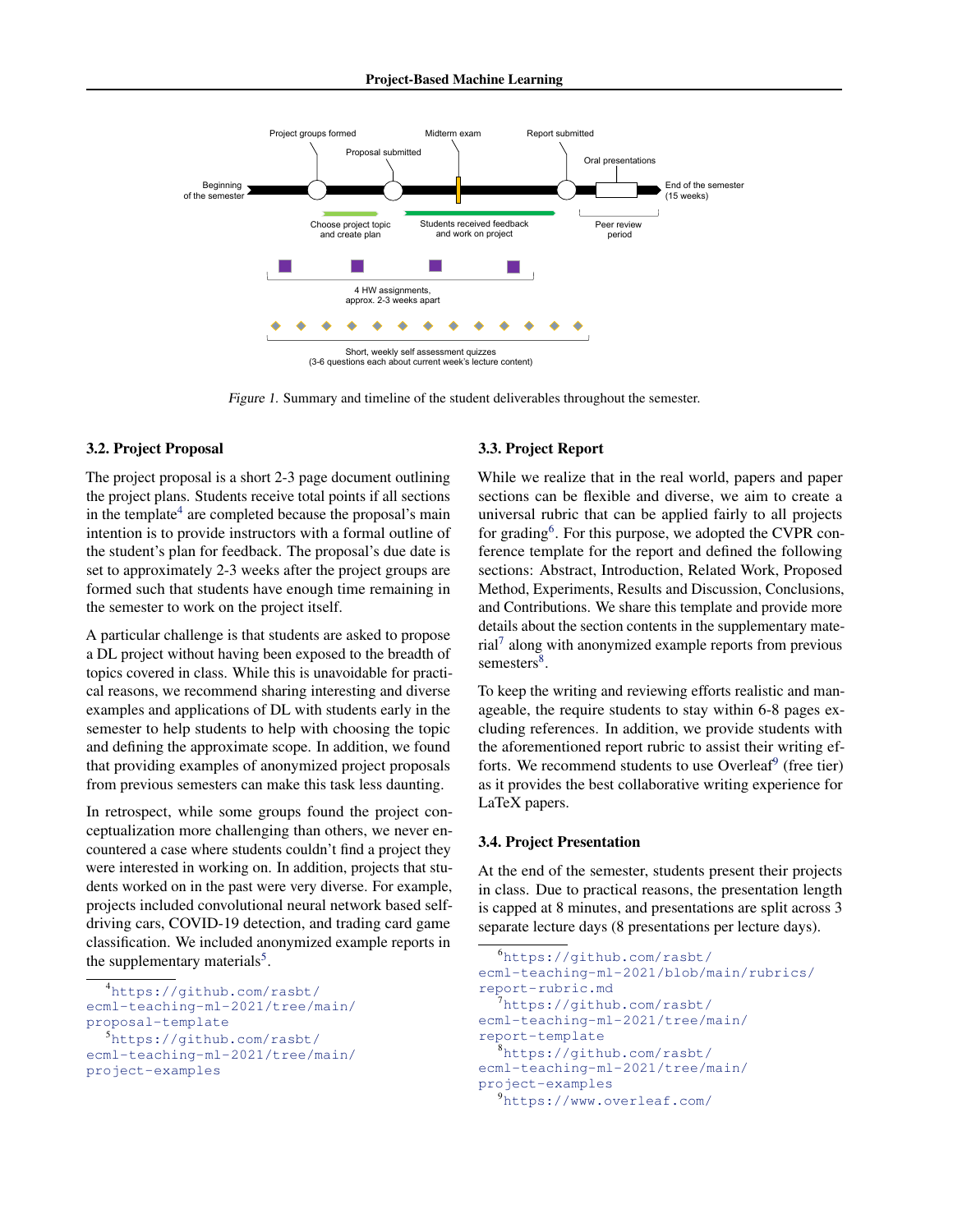To further incentivize attendance, the presentation order is randomized (announced at the beginning of each class), and we give bonus points for attendance. We track attendance through voting sheets, where students are asked to vote for their preferred candidates for the *Best Oral Presentation*, *Most Creative Project*, and *Best Visualizations* awards.

## 3.5. Peer Review

Students are expected to review two project reports and presentations from other groups. This is a single-blind setting where reviewers remain anonymous to the project group members. We provide code to facilitate this peer review assignment $10$ . Given that project groups consist of three students each, 5-6 reviewers were assigned to each project. The reviewer scores were averaged, and outliers were removed at the instructor's discretion. To make the presentation and report assessments as fair as possible, the reviewers received detailed rubrics to follow<sup>11</sup>. (These rubrics were shared several weeks before the report due date such that students could use those as additional guidance during the writing process.) In addition, peer-reviewers received points for each submitted review to incentivize complete and timely submissions. The instructors curated the peer reviews, and constructive feedback was shared with the students alongside the instructors' feedback.

We found that this peer-review process worked exceptionally well, and students appreciated this experience. Also, in addition to the instructor feedback, the peer reviews create an additional opportunity for students to receive feedback and being exposed to different perspectives, which can help with improving their work. A downside of this approach is that feedback could sometimes be overly harsh, for instance, assigning zero points for related work when a report included such related work in the introduction section but omitted/removed the related work section (originally part of the report template) itself. We are thinking of future versions of the rubric to allow more flexibility and bonus points for exceptionally well-done sections.

#### 3.6. Switching from In-Person to All-Virtual

In 2020 and 2021, the COVID-19 pandemic required switching the course to an all-virtual format. While this was a new experience for both instructors and students, we could transition all aspects of the course to a virtual environment without making major changes to the course design. In-person lectures were replaced by virtual lectures and recordings to accommodate students in different time zones. We made

accommodations during the group assignment such that students in similar time zones were working together. While students use collaborative tools in a non-virtual semester (e.g., GitHub for code sharing, Overleaf for collaborative writing, and OneDrive for general file sharing), students used conferencing software for virtual meetings, and similar to the in-class presentations, the student presentations were pre-recorded such that students could view them at their convenience. We found that the possibility of pre-recording their talks helped students overcome nervousness related to speaking in front of an audience, and we are considering offering this as an option in future in-person semesters.

#### 3.7. Reception

While we have no formal way (for example, via AB testing) to assess the success of the project-based learning, we are under the impression that it was worthwhile. Generally, the course was very well received (averaging a 4.8/5.0 overall course rating in recent semesters). In anonymous class surveys conducted by the college, students included the following comments: "Project is somewhat challenging but very meaningful;" "One of my favorite courses I've taken in college;" "I enjoyed this course and I really enjoyed the final project."

The project-based components of this course may suggest that the primary goal of ML research is to produce publications. However, we observed that the process of gaining experience with applying predictive or generative models to real-world data and getting feedback on how they can improve is what students value the most. Thus, based on our observations, we think that we successfully convey that producing publications is not the centerpiece of ML research.

Moreover, from personal communications with the instructors, students mentioned that the class project was a helpful resume component when interviewing for internships or jobs.

## 4. Conclusion

This paper has presented a DL course that includes substantial project-based learning components and shared the templates and rubrics we created and refined in previous semesters. Without exception, student feedback has been unilaterally supportive of the class project in recent semesters. We noticed that most students were very motivated to research DL topics beyond the scope of this course. While project-based learning components may create extra work for the instructors, we think seeing the creative outcomes is very rewarding. Moreover, project-based learning provides additional opportunities for meaningful student collaborations and interactions.

<sup>10</sup>[https://github.com/rasbt/](https://github.com/rasbt/ecml-teaching-ml-2021/tree/main/review-assignment) [ecml-teaching-ml-2021/tree/main/](https://github.com/rasbt/ecml-teaching-ml-2021/tree/main/review-assignment)

[review-assignment](https://github.com/rasbt/ecml-teaching-ml-2021/tree/main/review-assignment)

<sup>11</sup>[https://github.com/rasbt/](https://github.com/rasbt/ecml-teaching-ml-2021/tree/main/rubrics)

[ecml-teaching-ml-2021/tree/main/rubrics](https://github.com/rasbt/ecml-teaching-ml-2021/tree/main/rubrics)